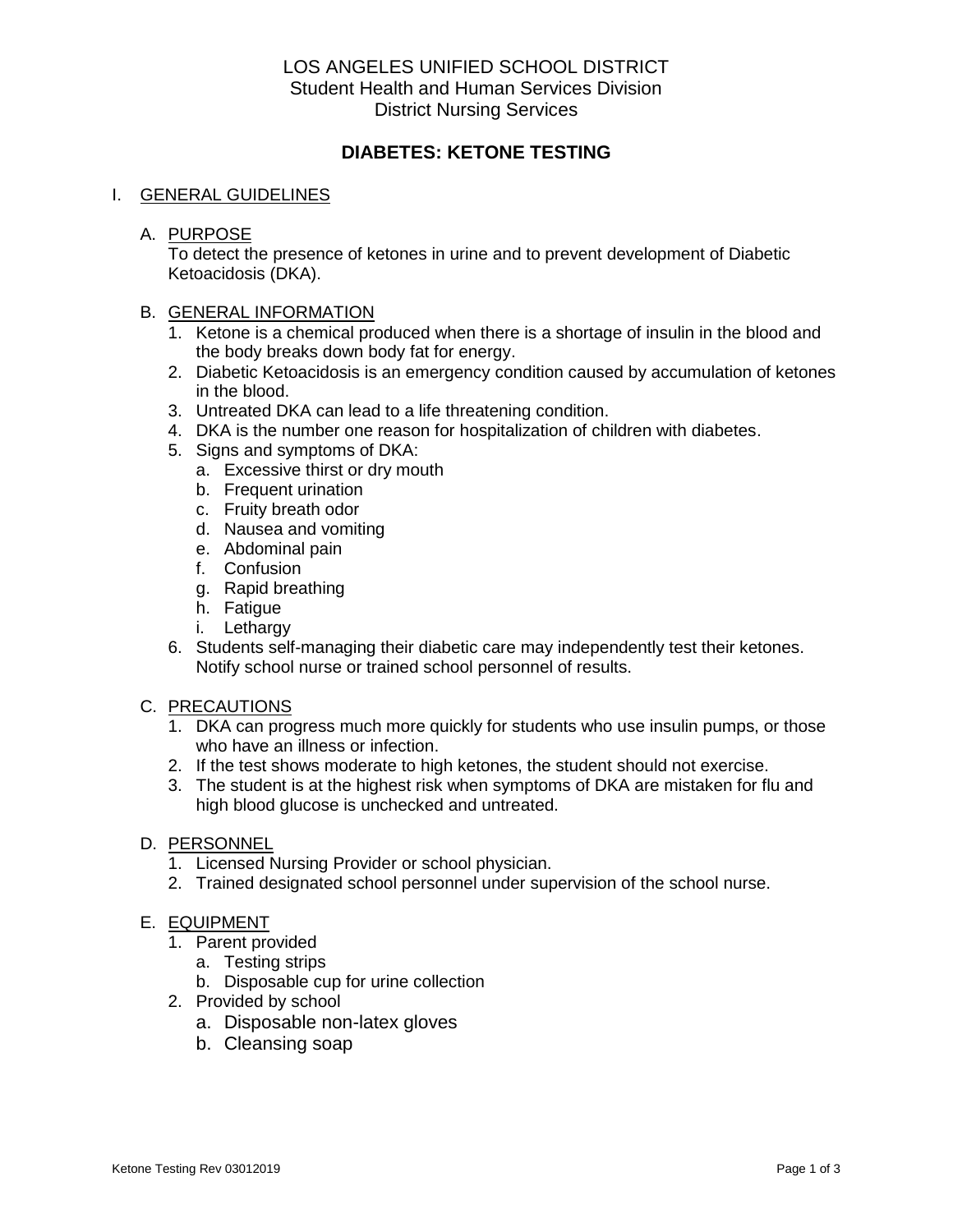# LOS ANGELES UNIFIED SCHOOL DISTRICT Student Health and Human Services Division District Nursing Services

# II. PROCEDURE FOR KETONE TESTING

| <b>ESSENTIAL STEPS</b> |                                                                                                                                                                                         | <b>KEY POINTS AND PRECAUTIONS</b>                                                                                                                               |
|------------------------|-----------------------------------------------------------------------------------------------------------------------------------------------------------------------------------------|-----------------------------------------------------------------------------------------------------------------------------------------------------------------|
|                        | 1. Wash hands.                                                                                                                                                                          |                                                                                                                                                                 |
|                        | 2. Assemble equipment.                                                                                                                                                                  | Check expiration date of test strips. Follow<br>package instructions regarding expiration date<br>and discard date.                                             |
|                        | 3. Collect a sample of urine in a clean cup.                                                                                                                                            | Put on gloves, if performed by someone other<br>than student.                                                                                                   |
|                        | 4. Dip the ketone test strip in the cup<br>containing urine. Gently shake off excess<br>urine.                                                                                          | Make sure to clean any spillage.                                                                                                                                |
|                        | 5. Wait for the test strip to change color.                                                                                                                                             |                                                                                                                                                                 |
|                        | 6. Compare the test strip to the color chart on<br>the strip bottle.                                                                                                                    | Colors on test strips and timing vary according to<br>manufacturer's instructions. The color on the test<br>strip indicates the amount of ketones in the urine. |
|                        | 7. Follow treatment for ketones per Diabetes<br>Management Plan (DMP).                                                                                                                  |                                                                                                                                                                 |
| 8.                     | Dispose of waste materials.                                                                                                                                                             | <b>Follow Universal Precautions.</b>                                                                                                                            |
|                        | 9. Wash hands.                                                                                                                                                                          |                                                                                                                                                                 |
|                        | 10. Document procedure electronically. If not<br>available, use Nursing Protocol Log<br>indicating:<br>a. Reason for testing<br>b. Time of test<br>c. Result<br>d. Intervention/s taken |                                                                                                                                                                 |